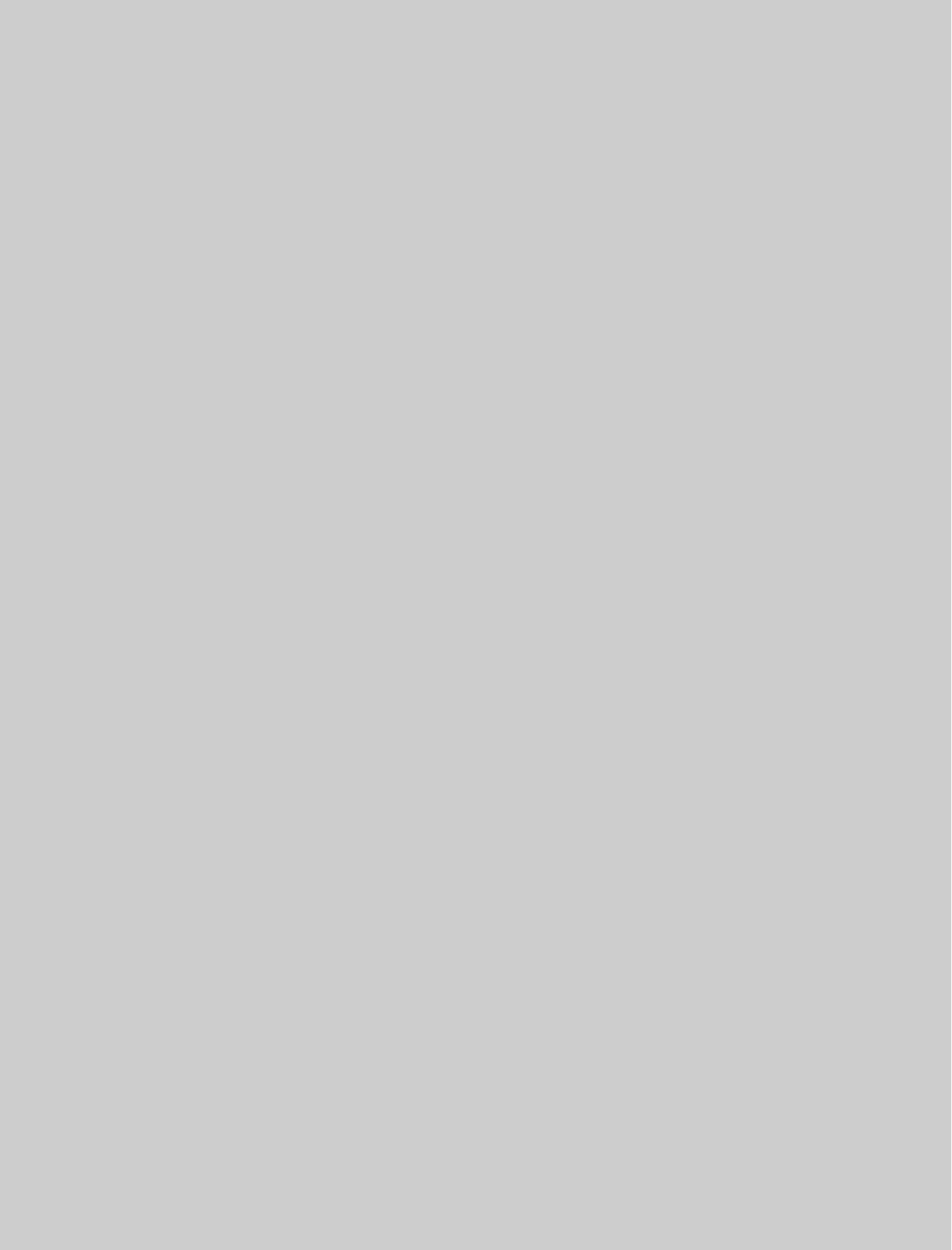**CHAPTER** 8

# **Reviewing the estimated payment update for physician services**

edicare payments for physician services are updated annually based on the so-called sustainable growth rate system, which is designed to control overall spending. The Medicare Payment Advisory Commission (MedPAC) believes this system fails to account adequately for changes in the cost of physician services and that policymakers should consider alternatives to the system if policies to control spending are necessary. Accordingly, the Commission recommends replacing the sustainable growth rate system with an update method that better accounts for the cost of providing care. In the meantime, this chapter fulfills MedPAC's requirement to review the Health Care Financing Administration's (HCFA's) preliminary estimate of the update for 2002. Based on this review, the Commission concludes that this estimate of the update appears reasonable. The Commission notes that the update for 2002 may ultimately be lower—perhaps significantly lower—than HCFA's estimate of -0.1 percent, which could raise concerns about the adequacy of payments and beneficiary access to care. Such an update would limit physician spending for the first time since enactment of the sustainable growth rate system, and it also illustrates the Commission's concern that updates under the system are not closely related to the cost of providing physician services. MedPAC) believes the

### **In this chapter**

- Updating payments for 2002
- Replacing the sustainable growth rate system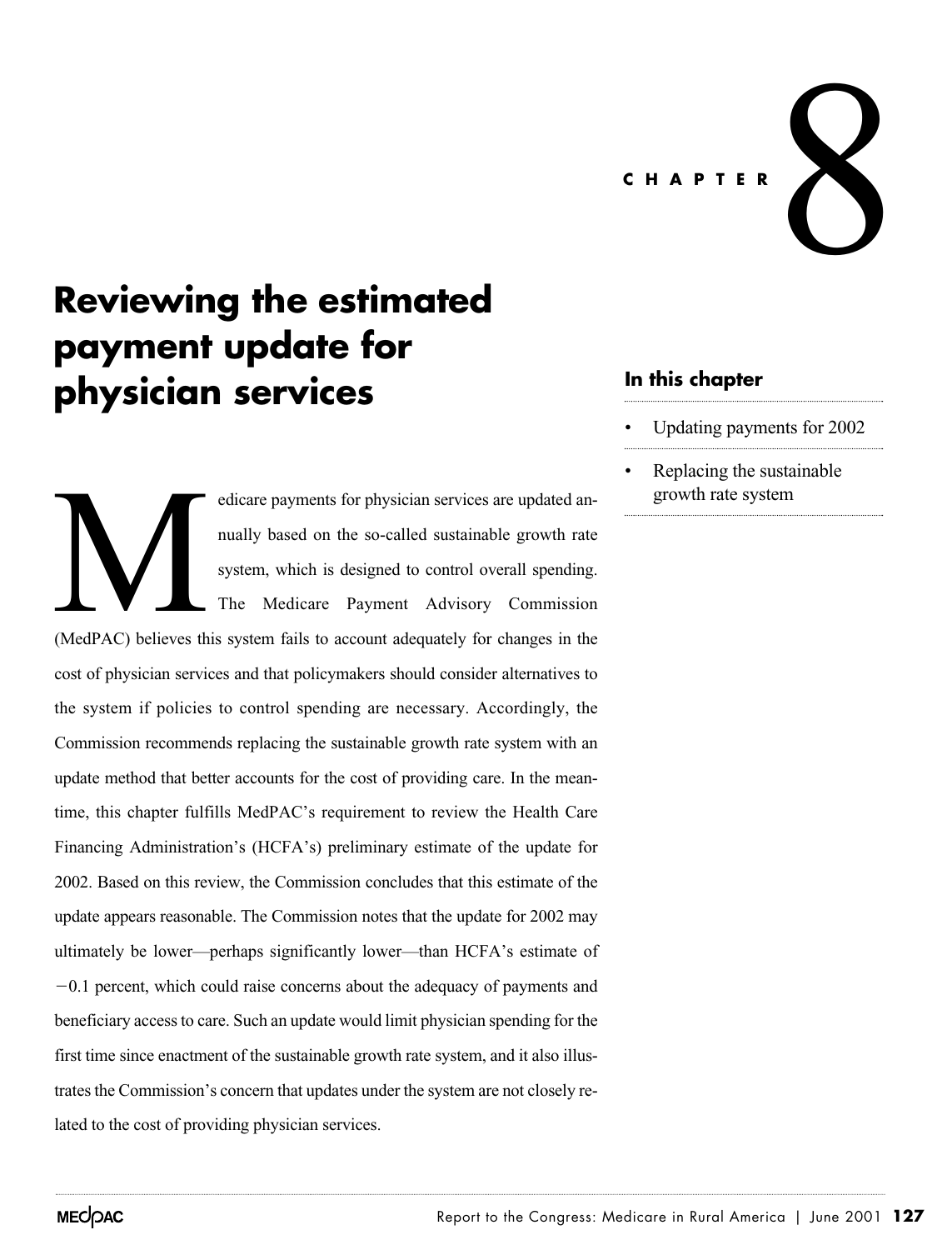Medicare's payments for physician services are made according to a fee schedule that assigns relative weights to services, reflecting resource requirements. These weights are adjusted for geographic differences in practice costs and multiplied by a dollar amount—the conversion factor—to determine payments. The conversion factor is updated annually, based on a formula designed to control overall spending over time while accounting for some of the factors that affect the cost of providing care.

Calculating the update to the conversion factor is a two-step process. First, HCFA must estimate the sustainable growth rate (SGR), which is the target rate of growth in spending for physician services and is based on a formula defined in law. The SGR is a function of projected changes in:

- input prices for physician services, $<sup>1</sup>$ </sup>
- enrollment in traditional Medicare,
- real gross domestic product (GDP) per capita, and
- spending attributable to changes in law and regulations.

Second, HCFA calculates the update to the conversion factor. This update is a function of:

- the change in input prices for physician services,2
- a legislative adjustment required by the Balanced Budget Refinement Act of 1999 (BBRA),<sup>3</sup>
- an adjustment to account for expected changes in physician behavior in response to payment changes,<sup>4</sup> and
- an adjustment factor that increases or decreases the update as needed to align actual spending with target spending determined by the SGR.<sup>5</sup>

## **Updating payments for 2002**

Under the BBRA, the Secretary is required to make publicly available, by March 1 of each year, an estimate of the SGR and conversion factor update for the succeeding year.

HCFA's estimate of the SGR for 2002 is 6.0 percent (Miller 2001b). As discussed below, this estimate appears reasonable, but it is based on limited data. When reestimating the SGR this fall, HCFA's use of more complete data will be important.

HCFA then calculated a preliminary update for  $2002$  of  $-0.1$  percent. Pending re-estimation of the SGR and the collection of data necessary to calculate the update, this preliminary estimate also appears reasonable.

#### **Estimate of the sustainable growth rate for 2002**

HCFA's preliminary estimate of the SGR for 2002 of 6.0 percent is based on estimates of a change in input prices for physician services of 1.5 percent, growth in traditional Medicare enrollment of 0.4 percent, growth in real GDP per capita of 2.4 percent, and growth in spending due to law and regulations of 1.5 percent (Table 8-1). This estimate of the SGR for 2002 is lower than HCFA's current estimate of the SGR for 2001, which is 7.0 percent (HCFA 2001). The two SGRs are different largely because HCFA projects less growth in traditional Medicare enrollment in 2002 than in 2001.

#### **Change in input prices**

By law, the change in input prices in the SGR is a weighted average of the expected changes in input prices for physician services and laboratory services. HCFA's estimate of this factor is based in part on the Medicare Economic Index (MEI), which is 1.8 percent. The estimate also accounts for changes in payment rates for laboratory services; under the Balanced Budget Act of 1997, these rates will not change in 2002.

A change in input prices of 1.8 percent is slightly lower than in recent years (HCFA 2001). Since 1992, when the physician fee schedule was introduced, the MEI has ranged from 2.0 percent to 3.2 percent (Figure 8-1). One reason for the drop in the MEI is that growth in input prices is expected to slow generally in 2002 (Standard and Poor's DRI 2000). Also, the Bureau of Economic Analysis has revised its methods for calculating productivity growth. (Measures of labor inputs in the MEI are adjusted downward for productivity growth.) This change has shifted estimates of productivity growth upward and reduced estimates of the change in prices for labor inputs measured by the MEI. $^6$ 

- 4 The behavioral response adjustment is based on a HCFA assumption that physicians will increase the volume of services to offset a portion of revenue reductions associated with implementation of resource-based practice expense payments (HCFA 1998).
- 5 The update adjustment factor has two components that account for the difference between target and actual spending. The first component is an adjustment for the difference between target and actual spending in the year before the update occurs, or 2001 in the case of the update for 2002. The second component is an adjustment for the cumulative difference between target and actual spending since April 1996. By law, the first component is weighted to be the most important component of the update adjustment factor.

6 See Chapter 2 of MedPAC's March 2001 report to the Congress for further discussion of MEI issues.

**128** Reviewing the estimated payment update for physician services

For purposes of the SGR, physician services include services commonly performed by a physician or in a physician's office. In addition to services paid under the physician fee schedule, these services include diagnostic laboratory tests. To estimate this factor, HCFA uses a weighted average of the Medicare Economic Index (MEI), a measure of changes in input prices for physician services, and the change in payment rates for laboratory services legislated by the Congress. Unlike input price indexes for other services, HCFA adjusts the Medicare Economic Index for growth in the productivity of labor inputs used to provide physician services.

<sup>2</sup> For purposes of the update, physician services include only those services paid for under the physician fee schedule.

<sup>3</sup> This adjustment maintains the budget neutrality of a technical change introduced to avoid volatility in the conversion factor.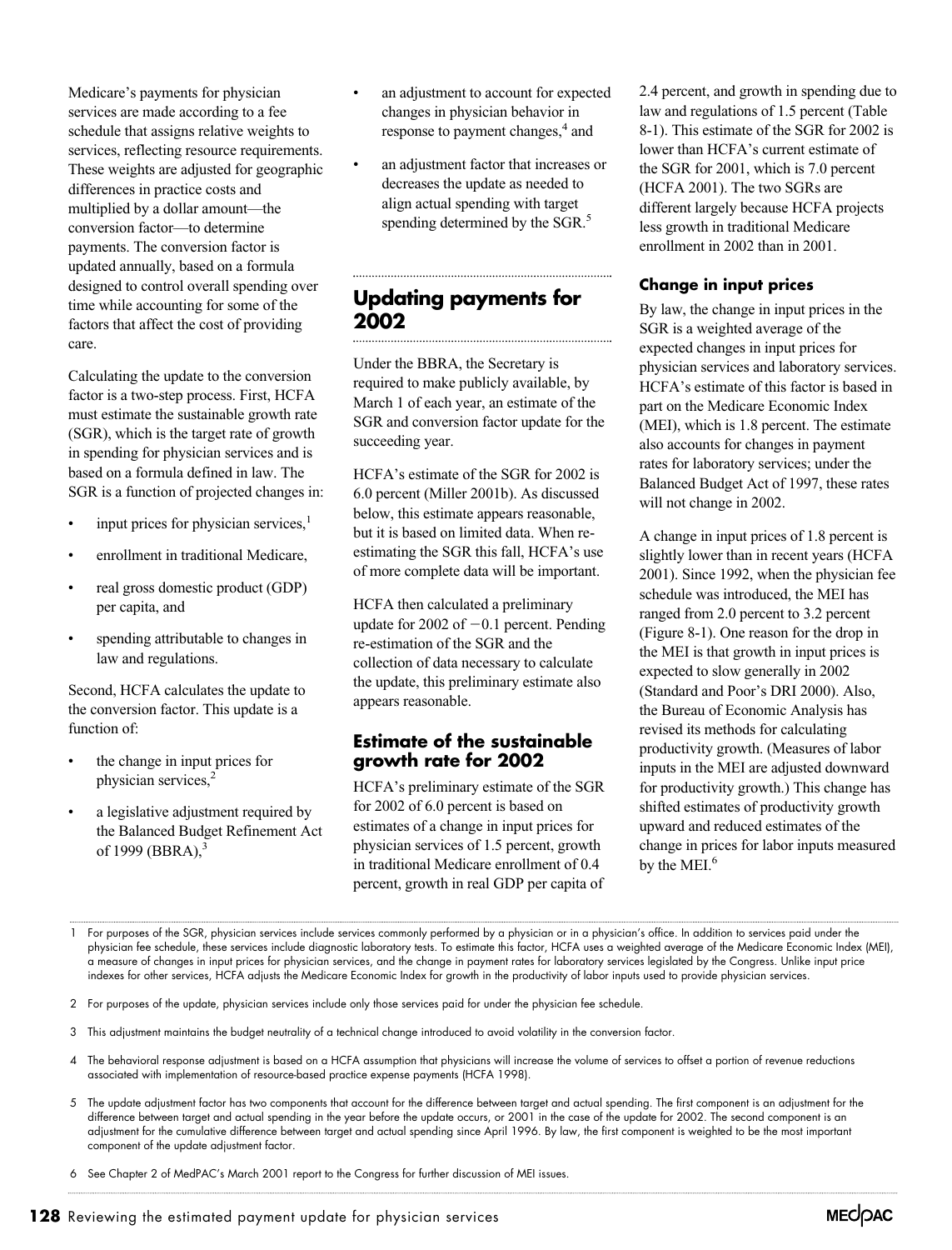#### **TABLE 8-1**

#### **HCFA estimates of factors in sustainable growth rates, 2001-2002**

| Factor                                          |                                                                                                          | 2001 |      |
|-------------------------------------------------|----------------------------------------------------------------------------------------------------------|------|------|
| Change in input prices<br>Growth in traditional |                                                                                                          | 1.9% | 1.5% |
| Medicare enrollment<br>Growth in real GDP per   |                                                                                                          | 2.9  | O 4  |
| capita<br>Growth in spending due to             |                                                                                                          | 1.5  | 2.4  |
|                                                 | law and regulations                                                                                      | 0.5  | 1.5  |
| Sustainable growth rate                         |                                                                                                          | 7.0  | 6.0  |
| Note:                                           | GDP (gross domestic product). The sustainable<br>growth rate is a function of the four factors<br>shown. |      |      |
|                                                 | Source: HCFA estimates                                                                                   |      |      |

#### **Growth in traditional Medicare enrollment**

HCFA's forecast of growth in total Medicare Part B enrollment for 2002 is 0.9 percent. Net of growth in Medicare + Choice  $(M+C)$  enrollment, Part B enrollment for beneficiaries in traditional Medicare is expected to grow by 0.4 percent.

The forecast growth rate for  $M+C$ enrollment of 3.4 percent may be too high or too low. On one hand, for the year ending February 1, 2001, average monthly enrollment in  $M+C$  plans fell by 1.5 percent over the previous year, including a 10 percent drop in January. On the other hand, implementation of the Medicare, Medicaid, and SCHIP Benefits Improvement and Protection Act of 2000 (BIPA) could lead to higher  $M+C$ enrollment because the law increased  $M+C$  payment rates.<sup>7</sup>

It is too early to analyze the BIPA's effects on  $M+C$  enrollment, but further information on enrollment in  $M+C$  for 2002 will be available this summer when  $M+C$  plans notify HCFA about their contracting plans. This information,



combined with additional data on  $M+C$ enrollment in 2001, will help HCFA revisit its estimates of enrollment growth before publishing the final update for 2002.

#### **Growth in real gross domestic product per capita**

HCFA's estimate of growth in real GDP per capita of 2.4 percent is based on the President's budget proposal for fiscal year 2002. This estimate is consistent with the forecast of real GDP growth for 2002 from the Congressional Budget Office (CBO 2001). The estimate assumes an end to the current economic slowdown and a rebound by next year.

#### **Growth in spending due to law and regulations**

For the 2002 update, the factor that accounts for changes in law and regulations reflects provisions in the BIPA that established or increased Medicare Part B coverage for Pap smears, pelvic examinations, glaucoma examinations, colonoscopy, and mammography. The law also established coverage for medical nutrition therapy services for certain beneficiaries with diabetes or renal disease and included other provisions that will lead to greater spending.

#### **Estimate of the update for 2002**

HCFA's estimate of the 2002 update to payments for physician services is  $-0.1$ percent (Miller 2001a). This estimate is based on reasonable estimates of the factors in the statutory formula (Table 8-2, see page 130), but it is lower than the estimated change in input prices for physician services.

Specifically, the change in input prices of 1.8 percent is the estimate of the MEI discussed above. The update adjustment factor of  $-1.5$  percent would reduce the update because estimated spending for physician services is greater than the target determined by the SGR. The legislative adjustment of  $-0.2$  percent is required under the BBRA. Finally, the volume and intensity adjustment of  $-0.2$ 

7 For further information on M+C payment rates, see p. 113 of MedPAC's March 2001 report to the Congress.

**MECOAC**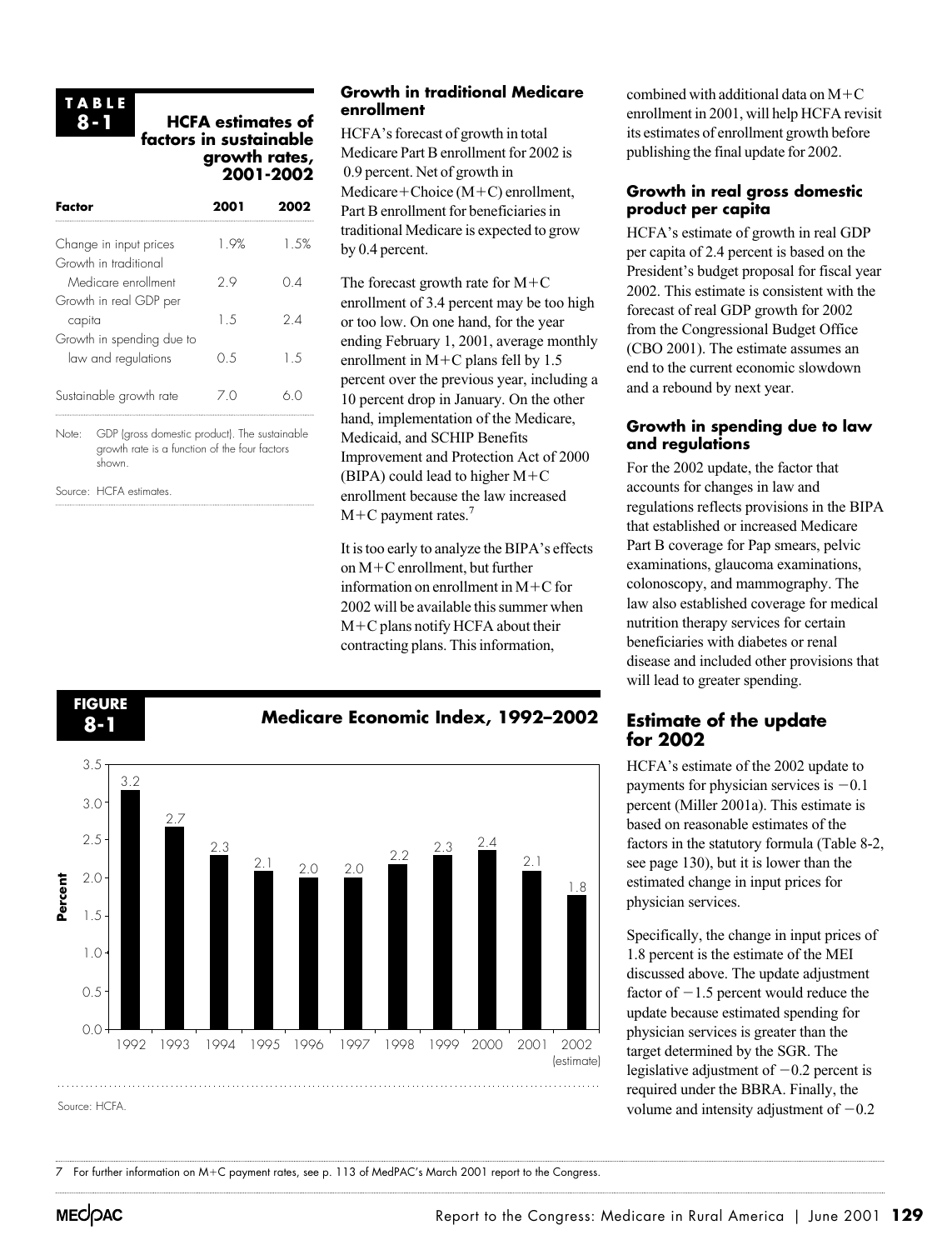#### **TABLE 8-2**

#### **HCFA estimate of the update for physician services for 2002**

| Factor |                                                                                                                 | Percentage                         |
|--------|-----------------------------------------------------------------------------------------------------------------|------------------------------------|
|        | Change in input prices<br>Update adjustment factor<br>Legislative adjustment<br>Volume and intensity adjustment | 1.8%<br>$-1.5$<br>$-0.2$<br>$-0.2$ |
| Update |                                                                                                                 | $-01$                              |
| Note:  | The update is a function of the four factors<br>shown.                                                          |                                    |
|        | Source: HCFA estimates.                                                                                         |                                    |

percent is based on a HCFA assumption that physicians will provide more services to offset lower payments associated with implementation of resource-based practice expense payments to physicians.

The estimate of the update adjustment factor is negative because HCFA's estimates of actual spending for physician services are greater than the target determined by the SGR. This difference means that HCFA's estimates include growth in real GDP per capita that is less than growth in the volume and intensity of physician services per beneficiary. Without further analysis, reasons for this difference are unclear, but HCFA's estimates assume that volume growth per beneficiary started to exceed growth in real GDP per capita in 2000 and that the difference will widen in 2001.<sup>8</sup>

An update less than the estimated change in input prices may raise concerns about the adequacy of payments and beneficiary access to care, but it is unclear whether the update HCFA has estimated would lead to access problems. The updates for 2000 and 2001 (of 5.4 percent and 4.5 percent, respectively) were somewhat generous in that they were higher than the

estimated change in input prices. However, if the final update for 2002 published this fall is substantially lower than HCFA's estimate, it may affect access.

An update lower than HCFA's estimate is possible for two reasons. First, the current economic slowdown may lead to lower growth in real GDP than HCFA estimates, lowering the SGR for 2001. Second, volume growth may be higher than HCFA expects, raising the estimate of actual spending for 2001. Such changes in target and actual spending would have a direct effect on the update because the difference between target and actual spending in 2001 is the most important component of the update adjustment factor for next year.

## **Replacing the sustainable growth rate system**

Regardless of whether HCFA's estimate of the 2002 update under the SGR system is technically reasonable, MedPAC has concluded that the SGR system is not an appropriate method for updating payments for physician services (MedPAC 2001). Accordingly, the Commission has recommended that the Congress replace the SGR system with an annual update based on factors influencing the unit costs of efficiently providing physician services.

MedPAC's recommendation would correct three problems. First, although the SGR system accounts for changes in input prices, it fails to account for other factors affecting the cost of providing physician services, such as scientific and technological advances and new federal regulations. Second, it is difficult to set an appropriate expenditure target with the SGR system because spending for physician services is influenced by many factors not explicitly addressed, including shifts of services among settings and the diffusion of technology. The SGR system

attempts to sidestep this problem with an expenditure target based on growth in real GDP, but such a target helps ensure that spending is affordable without necessarily accounting for changes in beneficiaries' needs for care. Third, enforcing the expenditure target is problematic. An individual physician reducing volume in response to incentives provided by the SGR system would not realize a proportional increase in payments. Instead, the increase in payments would be distributed among all physicians providing services to Medicare beneficiaries.

These problems with the SGR system can have serious consequences. Updates under the SGR system will nearly always lead to payments that diverge from costs because actual spending is unlikely to be the same as the target. When this occurs, payments will either be too low, potentially jeopardizing beneficiary access to care, or too high, making spending higher than necessary. Also, the SGR system only applies to services paid under the physician fee schedule, including services provided in physicians' offices. It does not apply to facility payments, such as payments to hospital outpatient departments and ambulatory surgical centers. Because physicians can provide many services in their offices or in facilities, updates constrained by an expenditure target that apply only to one setting could create financial incentives that inappropriately influence clinical decisions about where services are provided.

Given these problems with the SGR system, the Commission has recommended that the Congress consider a new approach to updating payments for physician services that more fully accounts for changes in the unit costs of providing those services. In considering updates of other Medicare payments, MedPAC uses an update framework that addresses both the appropriateness of the current level of payment and changes in

<sup>8</sup> HCFA warns that the estimates of actual spending may change because data the agency used to calculate the preliminary estimate of the update for 2002 were based only on complete claims through the second quarter of 2000.